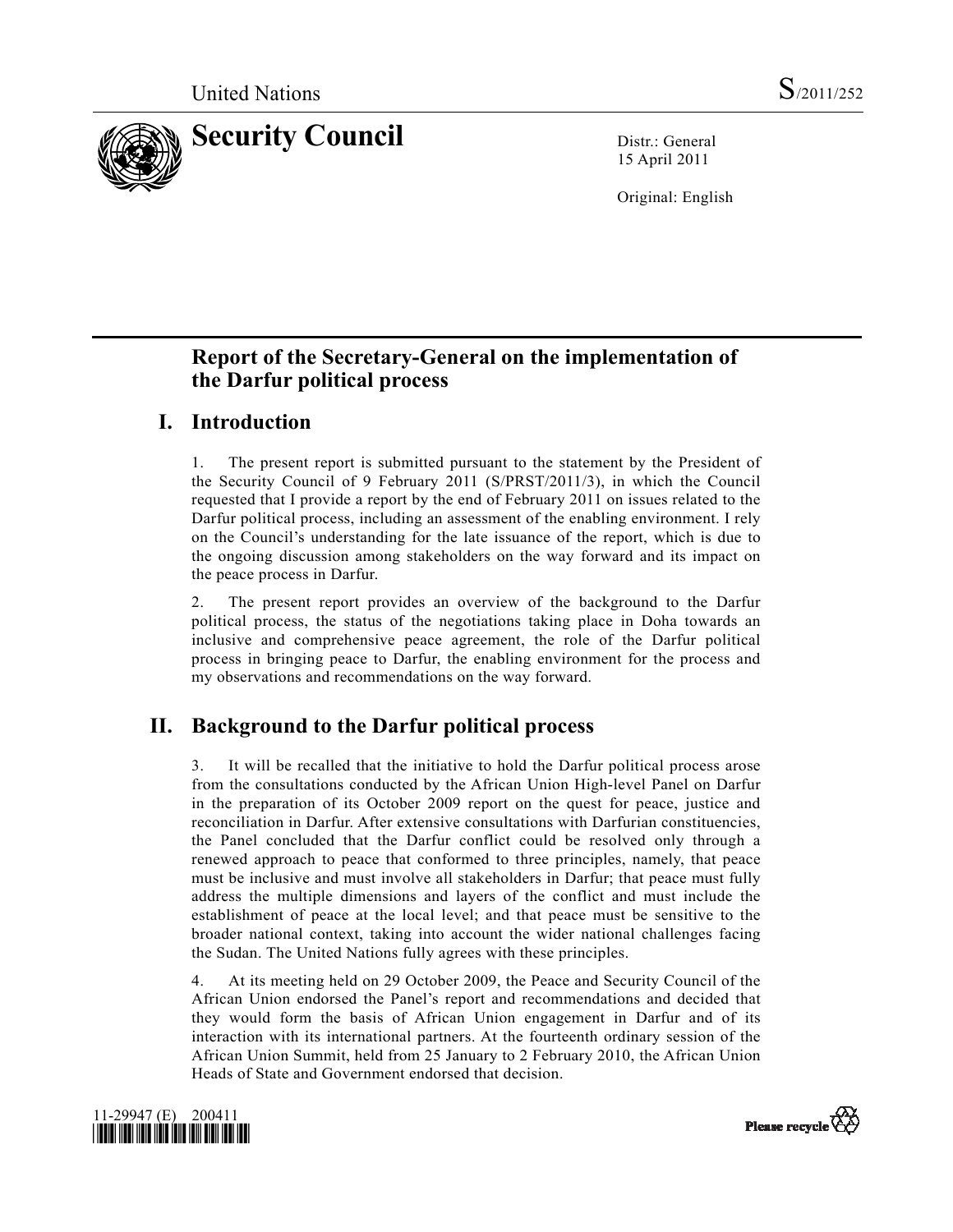5. It will be recalled that in its press statement dated 21 December 2009, the Security Council welcomed the report, underlined its appreciation of the balanced and comprehensive nature of the recommendations to promote peace, justice and reconciliation in Darfur and the Sudan as a whole and looked forward to the implementation of a holistic approach to the problems facing the Sudan. The Council agreed that the causes and consequences of the conflict in Darfur had yet to be addressed and reiterated its support for the African Union-United Nations Hybrid Operation in Darfur (UNAMID) and the efforts of the United Nations-African Union Joint Chief Mediator, Djibril Bassolé, to promote a lasting political settlement of the conflict, and called upon the Government and other parties in the Sudan and the region to work with President Mbeki and his colleagues, in coordination with the international community as appropriate.

6. It will also be recalled that in its resolution 1935 (2010), the Security Council demanded that all parties to the conflict enter into talks under the mediation of the Joint Chief Mediator, with a view to completing an inclusive and comprehensive agreement in order to bring a stable and durable peace to the region. The Council also reaffirmed the importance of promoting the African Union/United Nations-led political process for Darfur and, in that regard, underlined the need for the systematic and sustained engagement of all Darfurian stakeholders, including newly elected officials, civil society, including women and women-led organizations, community groups and tribal leaders, in order to create a conducive environment for peace and security through constructive and open dialogue. The Council also welcomed the priority given to the continuing efforts of UNAMID to promote such engagement in support of and as a complement to the work of the Joint Chief Mediator and the African Union/United Nations-led political process for Darfur, and welcomed the work of the African Union High-level Implementation Panel for the Sudan in that regard.

7. At its meeting on 20 January 2011, the African Union Peace and Security Council reiterated the importance of the prompt commencement of the Darfur political process as an important mechanism in enabling the people of Darfur to participate fully in resolving their political conflicts. It underlined the need to create an environment that enabled, inter alia, the protection of the civil and political rights of participants so that they could exercise their views without fear of retribution; freedom of speech and assembly to permit open consultations; freedom of movement of participants and UNAMID; and proportional participation among Darfurians. The African Union Peace and Security Council also noted that any positive outcome of the Doha negotiations should form the basis of the Darfur political process, which would provide the required inclusive forum.

8. On 18 February 2011, the Joint Special Representative for UNAMID, Ibrahim Gambari, convened a retreat of the special envoys and representatives of Member States and United Nations partners in Nyala (Southern Darfur). The participants agreed that the Darfur political process would, through extensive and sustained engagement with the people of Darfur, enhance popular support for a peace agreement and better enable them to participate in the implementation of the outcomes of the Doha negotiations. They stressed that the establishment of an enabling environment for this process, which would include freedom of movement, assembly and expression for all participants, as well as freedom from harassment, arbitrary arrest, intimidation and interference by the Government or armed movements, would be essential for the credibility of the Darfur political process.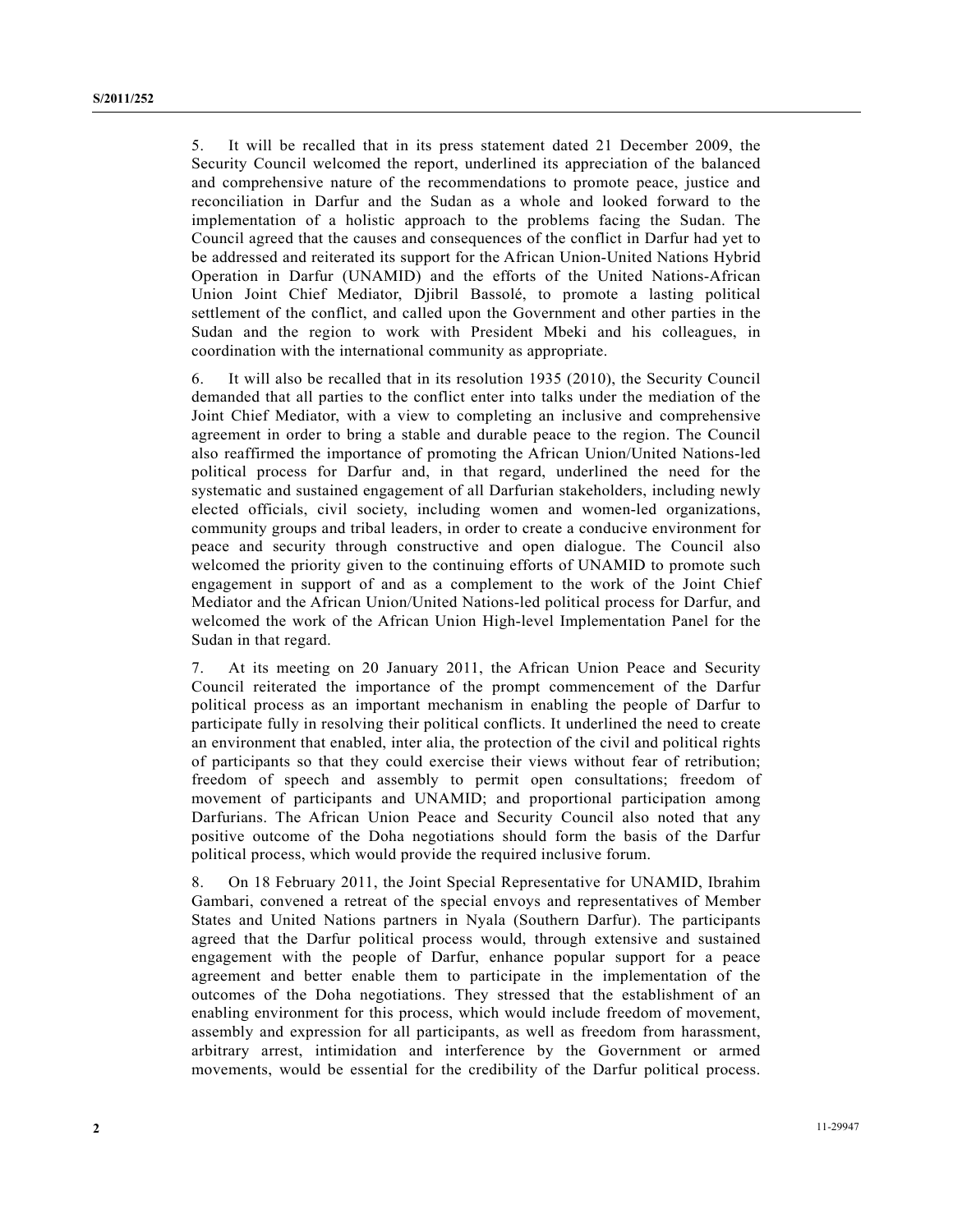The participants also looked forward to further clarification on the process as it took shape, pending the outcome of the Doha process.

9. At its meeting on 8 April 2011, the African Union Peace and Security Council reviewed the situation in the Sudan in the light of a briefing by the Joint Special Representative, a presentation by former President Thabo Mbeki on behalf of the African Union High-level Implementation Panel and a statement by the Government of the Sudan. The Council called for the immediate commencement of the Darfur political process, with a proposed date of 1 May 2011, and requested UNAMID to make all necessary preparations for the process as a matter of priority, emphasizing that it should proceed concurrently with and as a complement to the negotiations in Doha.

10. The Council expressed its regret that the necessary coordination and harmonization among the Doha process, the Darfur political process and other African Union policies had not yet been achieved and requested the African Union Commission to issue instructions to the Joint Chief Mediator to consult with it and the African Union High-level Implementation Panel before taking any further decisions, especially regarding any extension of the Doha peace process. The Council further requested that the Joint Chief Mediator provide a comprehensive report on his activities and any future plans by 30 April 2011.

11. The Council noted that an expedited and coordinated conclusion to the Doha peace process was particularly important in view of the Sudanese national timetable, which included the independence of Southern Sudan on 9 July 2011, and the subsequent adoption of a permanent national constitution. It stressed that Darfur was an integral part of the Sudan and that it was essential to accelerate the peace process and the political process in Darfur so that the national political process was not delayed and the people of Darfur were not left behind.

12. The Council also welcomed the stated commitment of the Government of the Sudan to contribute to the creation of an enabling environment for the Darfur political process, including by suspending the state of emergency in Darfur. It called on all Darfurian communities, stakeholders, political parties and armed movements to participate in the process, which should enjoy the confidence of all the people of Darfur.

13. The Council encouraged the Government of the Sudan and other stakeholders to implement the recommendations of the report of the African Union High-level Panel on Darfur as necessary, in particular in the fields of justice, reconciliation and security. It also requested the Security Council to continue to strengthen its partnership with and support to the African Union, under the leadership of the African Union High-level Implementation Panel, in resolving the Sudan's political challenges in accordance with the fundamental principles of the United Nations and the African Union.

### **III. Status of the Darfur negotiations in Doha**

14. The parties to the negotiations in Doha, namely the Government of the Sudan, the Justice and Equality Movement and the Liberation and Justice Movement, are currently discussing a set of draft texts that will serve as a framework for a final comprehensive agreement. The texts are based on the outcomes of negotiations,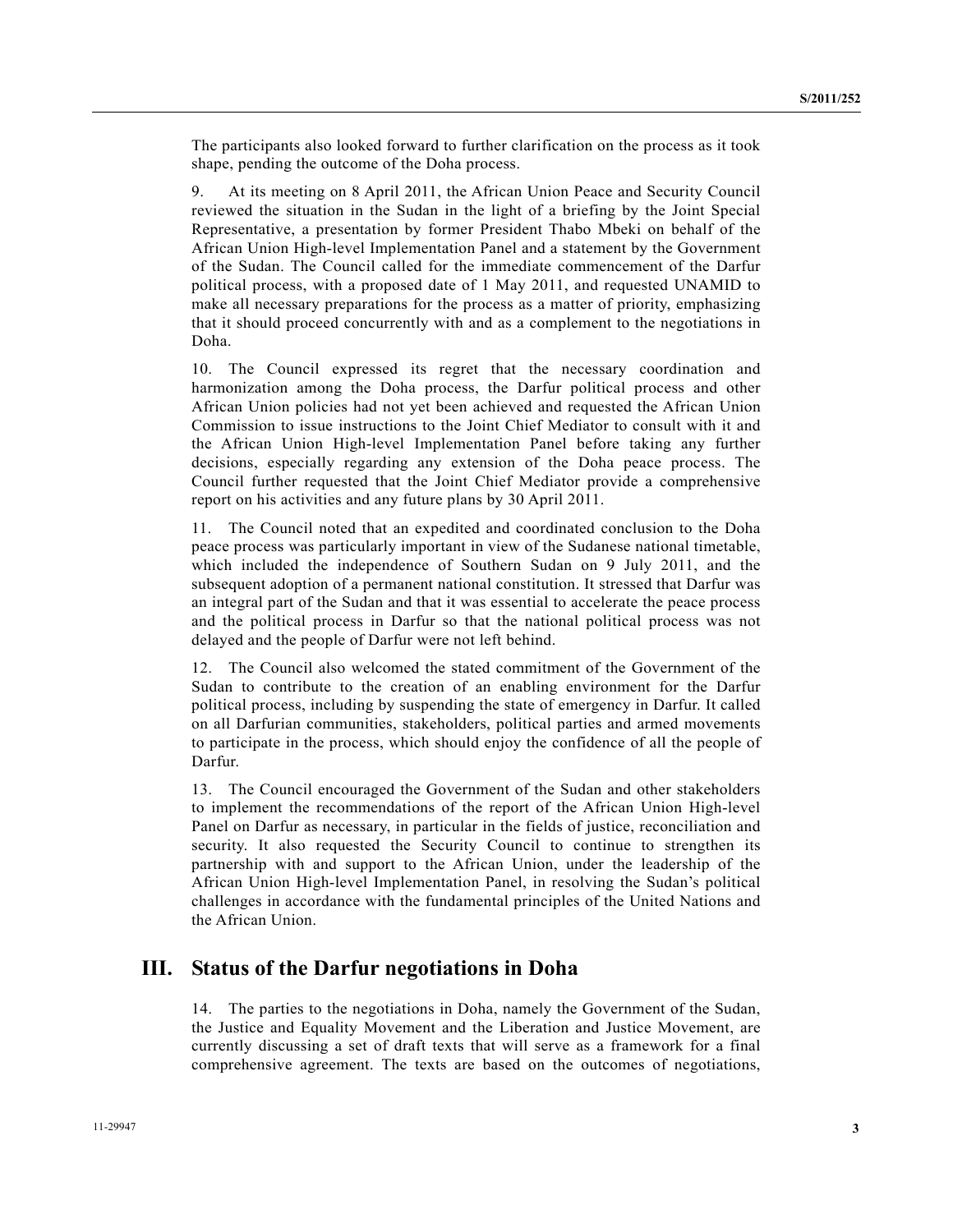talks and consultations, including with stakeholders, representatives of the larger civil society and international partners. They include six chapters covering wealthsharing; compensation and the return of internally displaced persons and refugees; justice and reconciliation; human rights and fundamental freedoms; power-sharing; and security arrangements. All three parties have submitted their positions on these texts to the mediation team, with no substantive disagreement. They are now considering and discussing the final texts on power-sharing and security arrangements. The mediation team then plans to review the entire text in the light of the positions of the parties and, where there are divergences, recommend compromise language. The Joint Chief Mediator intends to hold a conference of all Darfur stakeholders (the "Darfur Stakeholders Conference") from 28 April to 3 May to discuss and jointly endorse the full text as a peace agreement/framework on Darfur. The conference will also provide an opportunity for the mediation team to seek international support for the implementation of the agreement.

15. In the meantime, the Liberation and Justice Movement and the Justice and Equality Movement have reaffirmed their commitment to the negotiation process and have noted their intent to work together on reaching a comprehensive settlement of the conflict. The Justice and Equality Movement has also indicated that it has reached out to the Sudan Liberation Army (SLA)-Abdul Wahid and SLA-Minni Minawi factions to join the process. When the Joint Special Representative met him on 21 March, Abdul Wahid stated that he would not join the peace negotiations in Doha or, for that matter, any peace talks, until his preconditions had been met. Nevertheless, five of Abdul Wahid's military commanders have indicated to the Joint Chief Mediator that they intend to meet with Mr. Wahid in the coming days in order to convince him to join the talks in Doha. If they fail to do so, they will proceed to Doha without him.

## **IV. Role of the Darfur political process in bringing peace to Darfur**

16. As noted above, the Darfur political process was envisaged as a forum to enable the extensive and sustained engagement of the people of Darfur in the processes necessary to resolve the political conflict in Darfur. It was envisaged that the process would enhance popular support for the outcome of the negotiations in Doha and better enable the people of Darfur to participate in their implementation, which is essential for their success in the long term.

17. Issues related to the sequencing and complementarity of the Darfur political process and the Doha peace negotiations have yet to be fully clarified. As noted above, the special envoys and representatives of Member States who attended the 18 February retreat of the Joint Special Representative stated that they would welcome further clarification on the process as it took shape, pending the outcome of the Doha process. As reflected in its communiqué of 8 April 2011, the African Union Peace and Security Council is of the view that the Darfur political process should be implemented as a matter of priority, concurrently with and as a complement to the negotiations in Doha. While all agreed that the processes were complementary, they disagreed on whether they should be held sequentially or concurrently.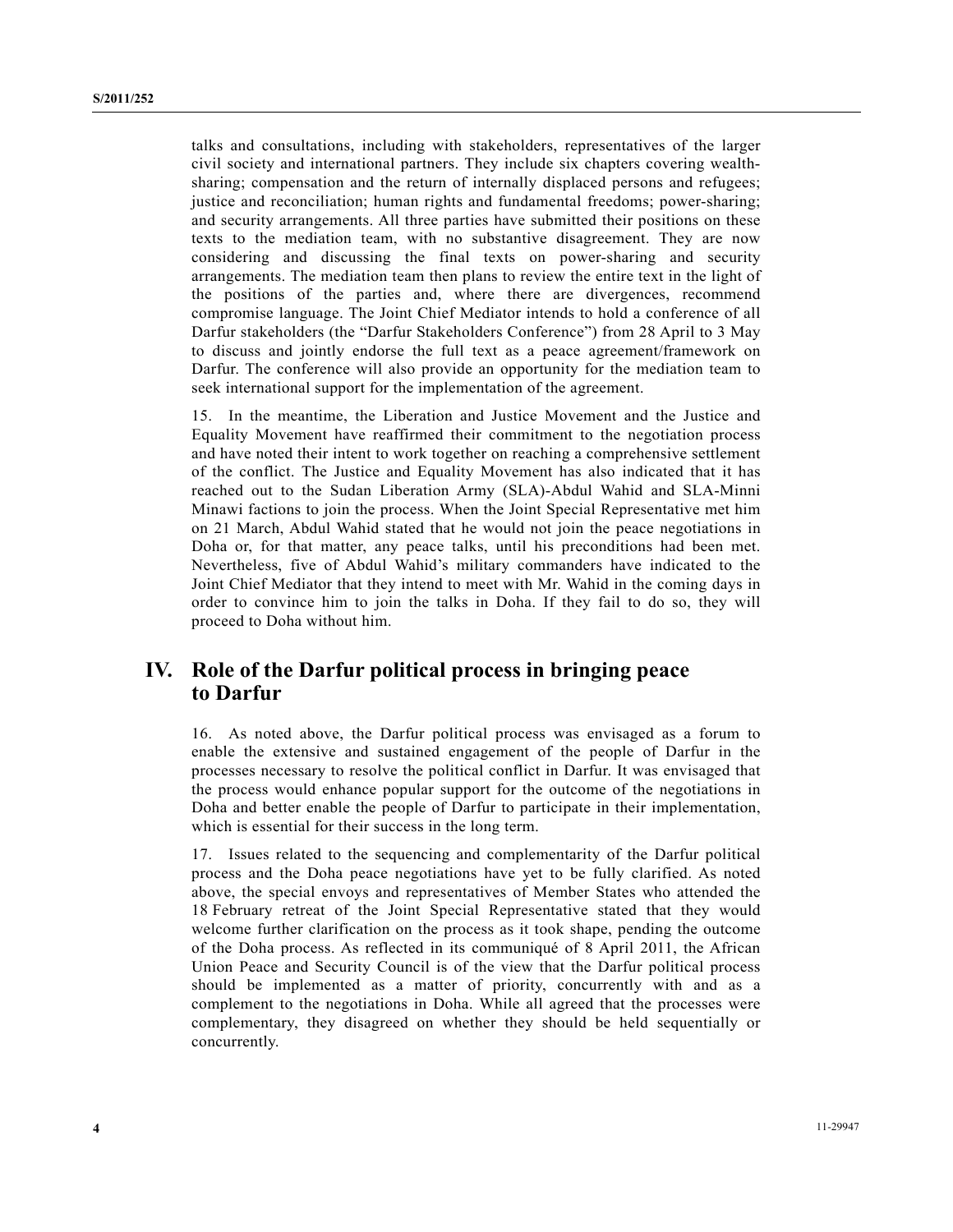18. In the meantime, a Darfur political process secretariat has been established at the UNAMID headquarters to oversee implementation. The secretariat comprises representatives of many UNAMID sections, including political affairs, civil affairs, human rights, gender advisory, humanitarian liaison, Darfur-Darfur dialogue and consultation, legal affairs, rule of law, the joint mission analysis centre, security, the joint logistics operations centre and mission support, as well as staff of the African Union High-level Implementation Panel. The secretariat is responsible for strategic planning and management of the Darfur political process; overseeing its implementation by sector-level staff; and monitoring and maintaining an overview of substantive discussions during the process. The secretariat is responsible for, inter alia, analysing and reporting on the enabling environment. It reports directly to the Joint Special Representative and the chair of the African Union High-level Implementation Panel. Darfur political process sub-units are also being established at each sector office, in El Fasher, Nyala, El Geneina and Zalengei.

19. Participants in the process will include representatives of such relevant stakeholder groups as women, pastoralists, native administrations, internally displaced persons, refugees, civil society organizations, young people, religious leaders, political parties and elected representatives in the Darfur state legislatures and the National Assembly.

20. While there will also be an opportunity for the armed movements to participate, they (including the Justice and Equality Movement, SLA-Minni Minawi and SLA-Abdul Wahid) have expressed reservations, alleging that the process and its outcome would be unduly influenced by the Government. For its part, the Liberation and Justice Movement has expressed support for the Darfur political process, but only after the full conclusion of the negotiations and a signed agreement. The armed movements would nevertheless have a responsibility to demonstrate their commitment to peace in Darfur by, at a minimum, allowing all Darfurians, including internally displaced persons and refugees, to participate in the Darfur political process freely and without fear of harassment.

### **V. Enabling environment for the Darfur political process**

#### **A. Civil and political rights**

21. As noted by the African Union Peace and Security Council, the Darfur political process must take place in an environment that guarantees its credibility and ensures the civil and political rights of participants so that they can exercise their views without fear of retribution; freedom of speech and assembly to permit open consultations; freedom of movement of participants and UNAMID; and proportional participation of Darfurians. At their 18 February meeting, the Joint Special Representative and special envoys further defined these conditions to include freedom from harassment, arbitrary arrest and intimidation and freedom from interference by the Government or armed movements.

22. The Government has indicated to the Joint Special Representative and the African Union High-level Implementation Panel that it fully agrees that such an enabling environment is necessary to guarantee the credibility of the Darfur political process. At his meeting with the Joint Special Representative on 21 March, the President of the Sudan confirmed that his Government intended to not only suspend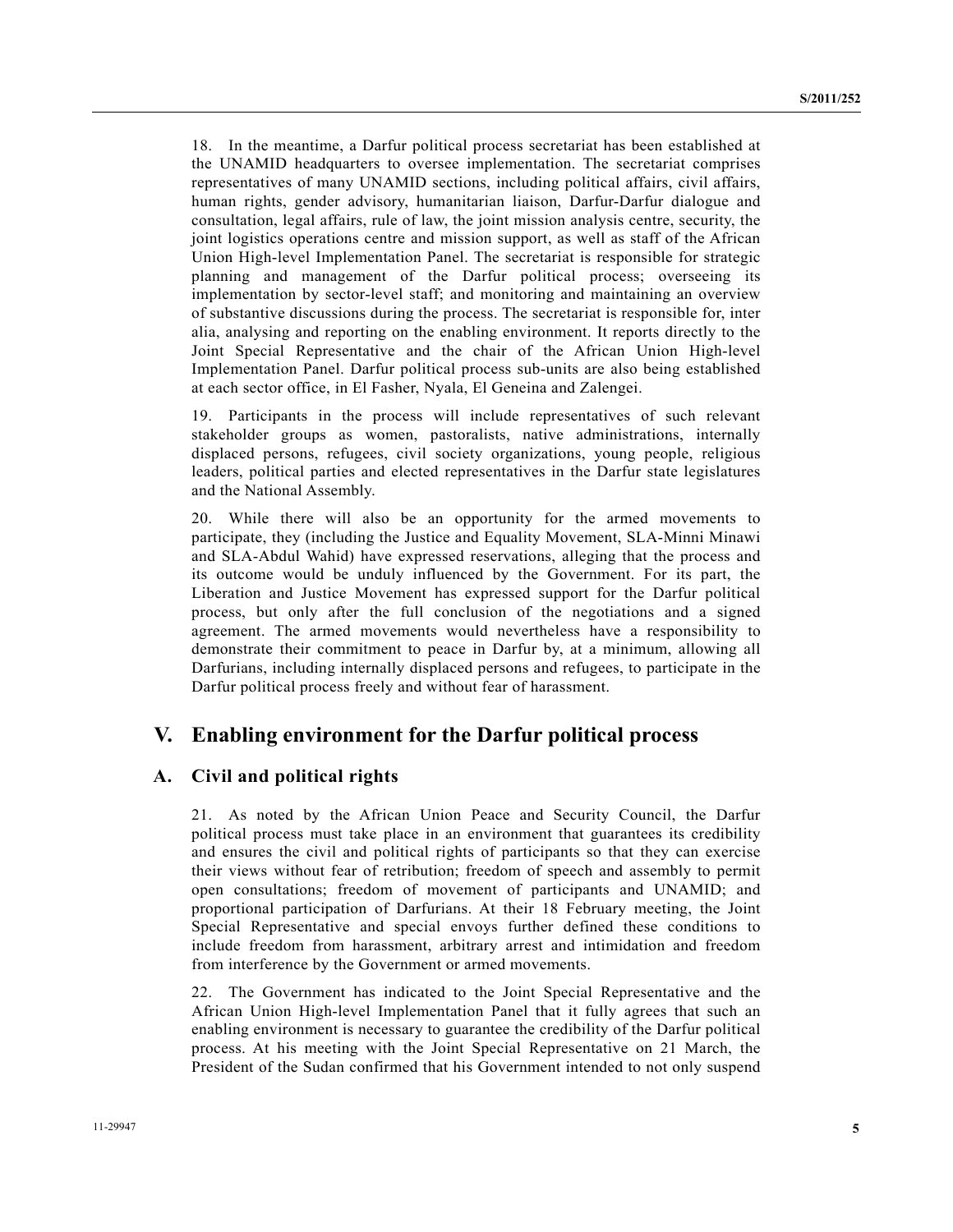the emergency laws in Darfur but to abolish them altogether in order to facilitate the Darfur political process and other political efforts geared towards an inclusive and comprehensive political solution to the Darfur conflict.

23. The abrogation of emergency law will represent a significant step not only towards establishing an enabling environment for the Darfur political process, but ending the conflict in Darfur. By abrogating emergency law, the Government will commit to guaranteeing the civil and political rights of all the people of Darfur, not only those participating in the process. This means that the Government, especially its security, military and intelligence bodies, will have to take concrete action to guarantee that freedom and protection are extended to the civilian population in Darfur, in order to fully participate in the political process, without hindrance or limitations. UNAMID and the African Union High-level Implementation Panel intend to work with the Government towards the establishment of a mechanism to address violations of the enabling environment for the Darfur political process, including the conditions related to the political and civil rights of the participants as guaranteed through the abrogation of the emergency laws and free access for UNAMID and African Union High-level Implementation Panel personnel in carrying out their Darfur political process-related activities in Darfur.

#### **B. Security situation**

24. In addition to the protection of the civil and political rights of Darfur political process participants and other enabling conditions noted above, the security situation, including military activity and banditry, must also be taken into account to ensure that the process can be launched in conditions of safety and without interruption. It cannot be assumed that hostilities will be fully halted by the time the process is to commence. UNAMID is working to mitigate these risks by, among other things, calling upon the parties to cease hostilities, urging international actors to pressure the parties to cease fighting, and conducting robust security patrols in and around areas affected by conflict. The continued robust engagement of UNAMID and international partners will be required to ensure that the Government forces and the armed movements take responsibility for facilitating the security of the process and the safety of its participants.

25. It should be noted that since its establishment, UNAMID has conducted activities similar to those under the Darfur political process that will help to promote the process, including the facilitation of dialogue among Darfuri stakeholders. These activities include the UNAMID-led Darfur-Darfur Dialogue and Consultation and workshops on peace process issues attended by representatives from various stakeholder groups. UNAMID has often encountered restrictions in facilitating such activities; however, since the Government agreed, in a meeting with UNAMID and the African Union High-level Implementation Panel in December 2010, to facilitate the enabling conditions for the process, no such restrictions have been encountered. Recent activities include some 17 workshops and consultations on conflict resolution and reconciliation, justice and accountability, consultations within the Darfur-Darfur Dialogue and Consultation forum to re-establish permanent traditional (*ajaweed*) conflict resolution mechanisms, the outcomes of the second Doha civil society conference and issues related to women and conflict. These activities involved representatives from many of the same stakeholder groups that are expected to participate in the Darfur political process.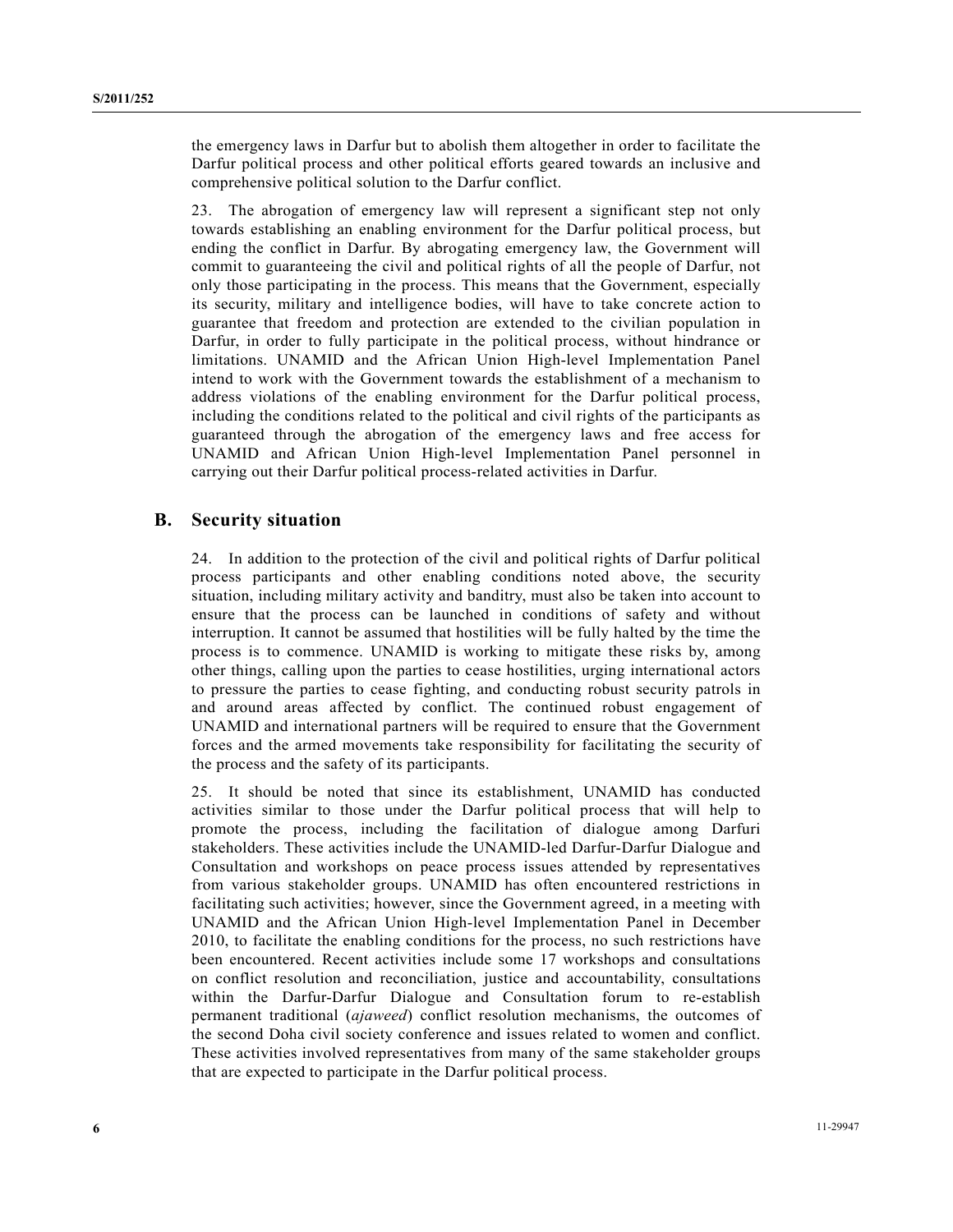#### **VI. Observations and recommendations**

26. The Darfur peace negotiations, which started in Abéché, Chad, in September 2003, have gone on for too long. The war-affected people of Darfur — torn from their homes and families, living in makeshift dwellings, dependent on aid groups for sustenance, uprooted by renewed conflict and suffering the loss of loved ones deserve more from the Government and the armed movements, which claim to represent their interests, than delays and round after round of peace negotiations despite the sustained efforts of the mediators. Responsibility for the failure or eventual success of the negotiations lies squarely with the armed movements and the Government.

27. Although the parties' responsibility to halt hostilities immediately and resolve the conflict is an important issue, the main subject of the present report is the enabling environment of the Darfur political process and its sequencing vis-à-vis the Doha peace negotiations.

28. I am concerned that the international community has shown signs of division around supporting the negotiation process in Doha and the inclination to begin the Darfur political process with or without a negotiated outcome. I understand the frustration of some regarding the negotiation process, as it has gone on for too long. I also understand the claim that the parties are not truly interested in a comprehensive and inclusive peace, since, thus far, they have failed to live up to their responsibility to the people of Darfur to create a chance for peace. I comprehend the view of others that conditions on the ground do not allow for a free and fair consultative process, given the state of emergency, arbitrary detentions, restrictions on the exercise of civil and political rights and ongoing conflict, including aerial bombardments.

29. The international community must speak with one voice and join together in supporting one road map towards peace in Darfur. I commend it for having supported the parties to the Comprehensive Peace Agreement, the United Nations Mission in the Sudan (UNMIS) and the African Union High-level Implementation Panel in holding the referendum. I call on the international community to take action in showing the same robust, dedicated support for the parties to the Darfur peace process and the facilitators in reaching a comprehensive and inclusive agreement as soon as possible.

30. In regard to the enabling environment, I commend the Government of the Sudan for its decision to abrogate the state of emergency. I call on the Government to lift emergency law immediately and to make every effort to ensure that it fully exercises its sovereign responsibility to protect and promote the civil and political rights of the people of Darfur, including the participants in the Darfur political process. I have full faith that it will live up to its commitment and call on it to work with UNAMID and the Panel in establishing a mechanism to address any violation of the rights of the participants in the process.

31. I take this opportunity to express my full agreement with the call of the African Union Peace and Security Council, in its 8 April communiqué to the Government of the Sudan and other stakeholders to implement the recommendations of the report of the African Union High-level Panel on Darfur, in particular in the fields of justice, reconciliation and security, and thereby strengthen the rule of law and the protection of human rights.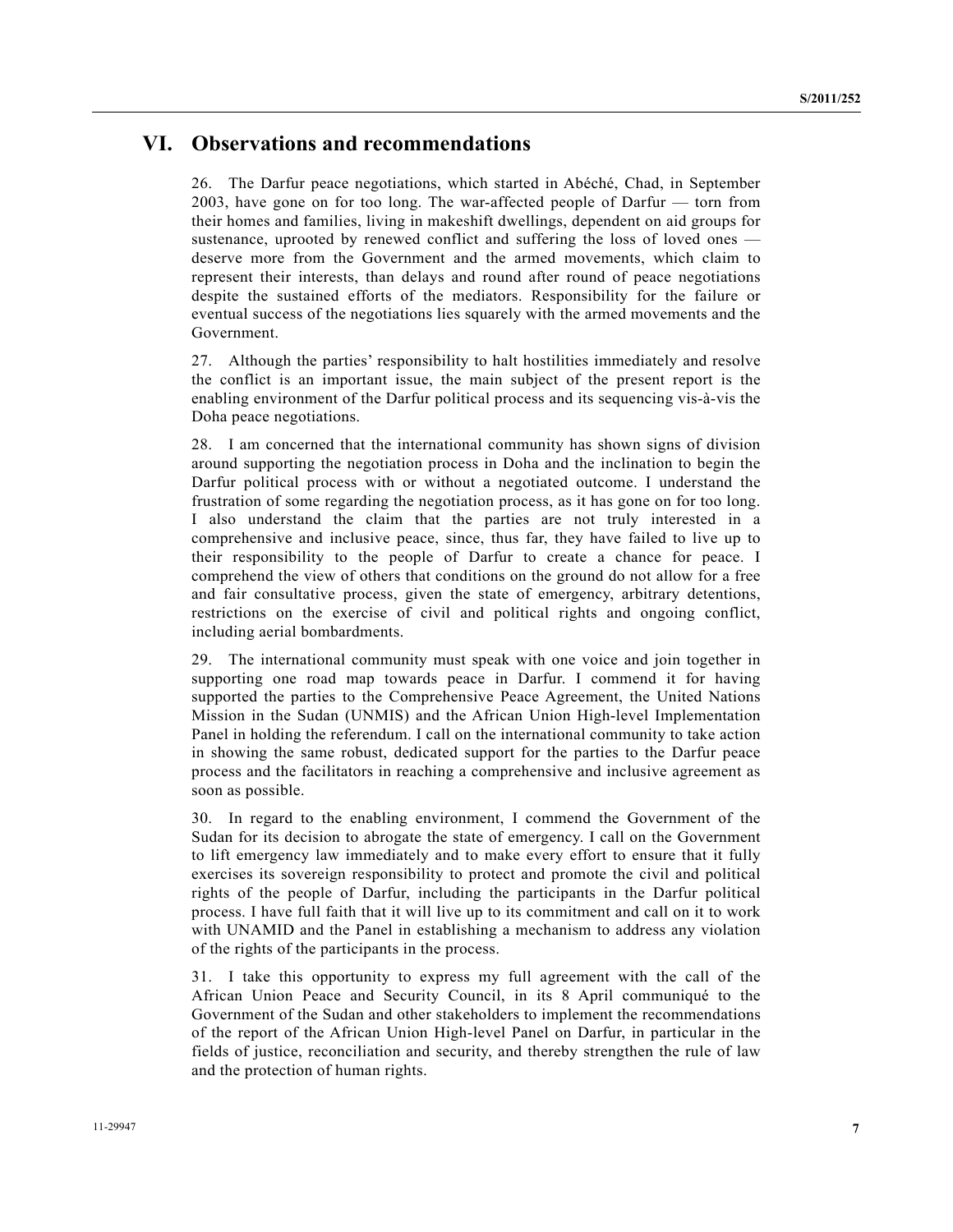32. As noted in the present report, the enabling environment for the Darfur political process is related not only to the protection and promotion of the civil and political rights of its participants, but also to their safety and security. The current military situation in Darfur undermines trust and confidence in the Government and contributes to scepticism among the general population about its willingness to establish an enabling environment for the process. I call on the Government and the armed movements to halt all hostilities immediately, not only for the process, but also for the security of all the people of Darfur, and to promote the overall conditions for peace.

33. While I take note of the Government's positive action to facilitate Darfur political process-related activities in the past several months without restrictions, I must also take note of the continued restrictions on access by humanitarian and United Nations personnel in Darfur. Recognizing that hostilities may not be halted by the commencement of the Darfur political process, the Government and the armed movements must nevertheless enable it by ensuring the full freedom of movement of UNAMID, African Union High-level Implementation Panel and humanitarian personnel throughout the entire process. I remind the Government and the armed movements that, ideally, freedom of movement should remain a permanent condition of United Nations and humanitarian work in Darfur.

34. I also call on the armed movements to place their trust in the United Nations and the African Union to mediate a comprehensive and inclusive agreement in Doha and to work towards putting in place the enabling conditions for the Darfur political process described in this report. I am aware that the Justice and Equality Movement and the Liberation and Justice Movement are currently in Doha and call on them and the Government to finalize a peace agreement in good time. I call on Abdul Wahid to join the process and on Minni Minawi to reconcile with the Government and rejoin the search for peace.

35. In addition to the enabling environment of the Darfur political process, the question of its complementarity and sequencing vis-à-vis the peace negotiations in Doha remains outstanding. These are not incompatible processes. It is well known that comprehensive negotiations with the armed movements must take place through a fully impartial mediation process. Since the parties have yet to give up the military option, these negotiations must take place outside of Darfur. I commend the significant support provided by the Government of Qatar in that regard. It is also well known that, for peace to be sustained in the long term, the people of Darfur must support the agreements, take part in the process and be fully involved in the implementation of its outcomes. In addition to the Darfur Stakeholders Conference, the Darfur political process provides an opportunity for the broad-based and sustained involvement of the people of Darfur in the peace process.

36. I agree with the view expressed by the African Union Peace and Security Council that the Darfur conflict has to be addressed in the national context. I underline the necessity of resolving the conflict so that, like all Sudanese, the people of Darfur may be fully involved in building a solid and pluralist national political dispensation as the country moves forward in the post-Comprehensive Peace Agreement interim period.

37. On the issue of sequencing, I maintain that a timely outcome of the negotiations in Doha should form the basis of the Darfur political process and that the process should provide a forum to build and deepen indigenous support for the